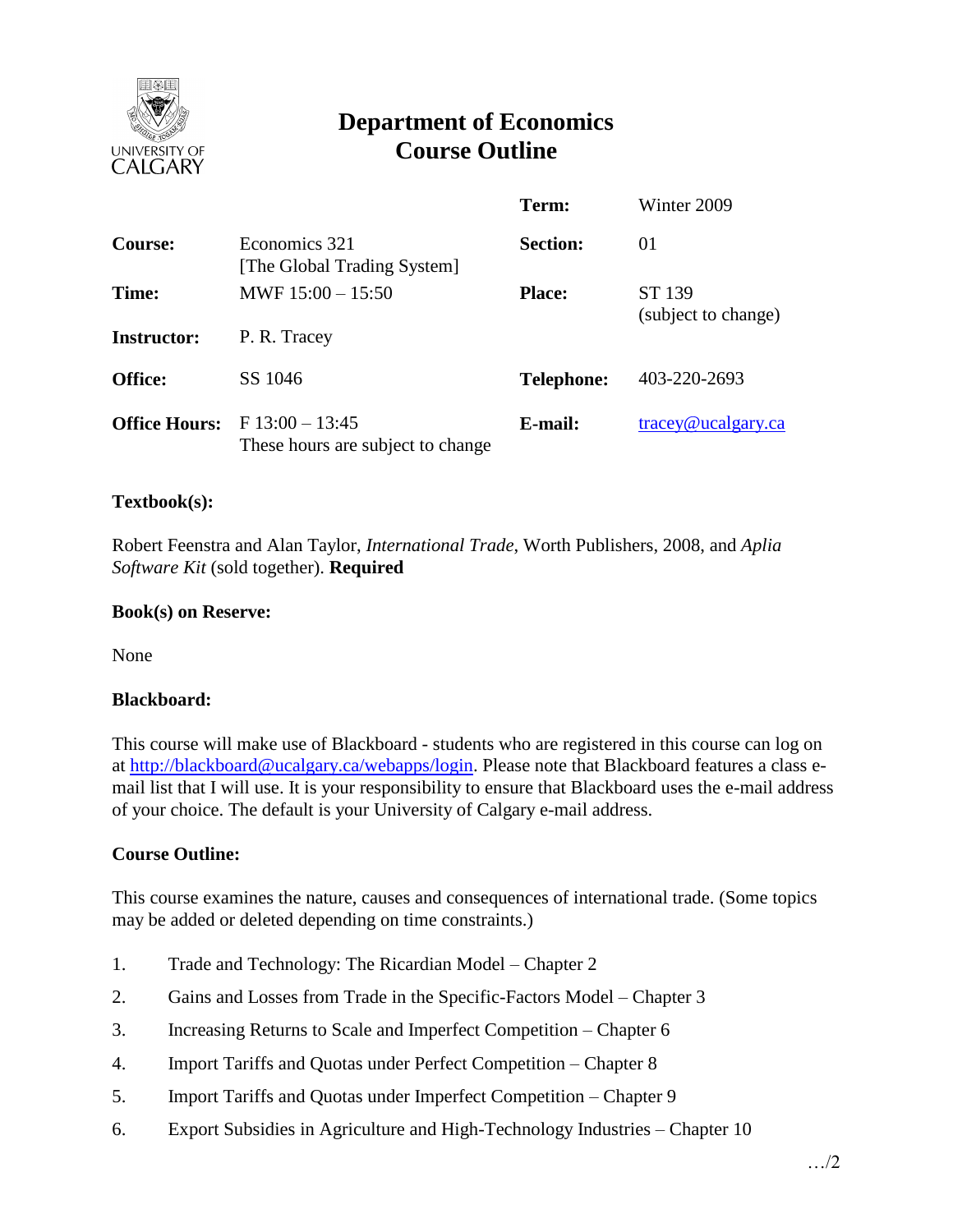# 7. International Agreements: Trade, Labor, and the Environment – Chapter 11

8. Exchange Rates

A follow-up course, Economics 425 (International Trade II), provides students with a more detailed explanation of trade flows and goes on to consider issues such as: strategic trade policy in the presence of imperfect competition; trade, growth and technological change; trade-related aspects of intellectual property; and trade, trade policy and the environment. Normally, Economics 321, is a prerequisite for Economics 425 and Economics 357 (Intermediate Microeconomics II) is a co-requisite.

## **Grade Determination and Final Examination Details:**

| Midterm                  | 30% Monday, February 9, 2009                                      |
|--------------------------|-------------------------------------------------------------------|
|                          | 5 Aplia Assignments, of 20% Late assignment will not be accepted. |
| which the 4 best will    |                                                                   |
| count                    |                                                                   |
| <b>Final Examination</b> | 50% Scheduled by Registrar $-2$ Hours                             |
|                          |                                                                   |

*Aplia* Assignments:

- 1. In order to complete assignments in this course, you will be required to access the Aplia website at [http://aplia.com.](http://aplia.com/) Please register on the website within the first week of classes.
- 2. Due dates for the assignments will be announced during the first week of the semester.
- 3. Course material dealing with a particular assignment will typically be covered in class at least three days before the assignment is due; thus, assignments can be completed at any time up to and including the due date. Given these factors, only situations where someone can document illness or domestic affliction for an extended period (i.e., the entire 3 days prior to the due date) would possibly warrant shifting the assignment weight to the final exam. Furthermore, technical problems can be expected to occur sometimes with computer systems and internet availability, so it may be a good idea to not wait until the last minute to submit your assignment. Technical problems will typically not justify shifting the assignment weight to the final exam.
- 4. Using Aplia, you will be able to complete practice problem sets prior to each assignment. In the practice problem sets, you will obtain immediate feedback as to whether you have answered a question correctly. In many cases you will be provided with an explanation if you have not answered correctly. Your results in the practice problem sets are not counted or reported to the instructor. It is strongly recommended that you do the practice problems related to a particular assignment prior to completing the assignments.
- 5. Emails regarding Aplia should be directed towards the providers of Aplia.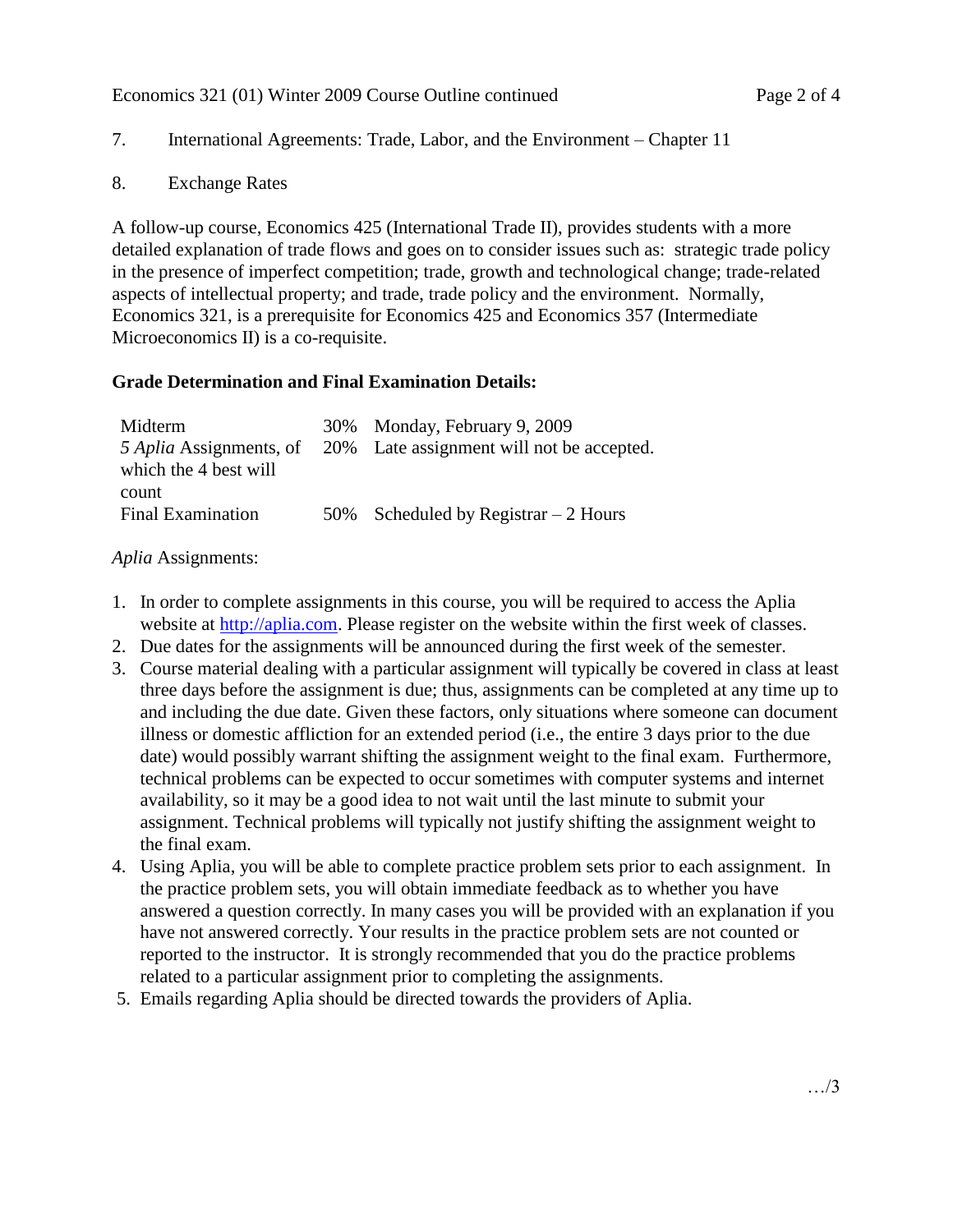Economics 321 (01) Winter 2009 Course Outline continued Page 3 of 4

The midterm exam will be held in class on the date indicated. The time and location of the final exam, which will be two hours in length, will be scheduled by the Registrar's Office. Exam questions may consist of multiple choice questions. The use of a non-programmable calculator during exams is permitted. The use of graphing calculators, computers, and cell phones is not permitted.

The midterm exam, assignment, and the final exam are marked on a numerical basis. The grades are then added using the weights indicated above. As a guide to determining standing, these letter grade equivalences will generally apply:

| $A+ 97 - 100$ | B 79 - 83       |            | $C-$ 62 - 66 |
|---------------|-----------------|------------|--------------|
| A 92-96       | B- 76-78        |            | $D+ 57 - 61$ |
| A- 89-91      | $C_{+}$ 73 - 75 |            | D $50 - 56$  |
| $B+ 84 - 88$  | C $67 - 72$     | $F = 0-49$ |              |

If, for some reason, the distribution of grades determined using the aforementioned conversion chart appears to be abnormal the instructor reserves the right to change the grade conversion chart if the instructor, at the instructor's discretion, feels it is necessary to more fairly represent student achievement.

Notes:

- 1. Make-up midterm exams and deferred midterm exams will not be given. Deferred final examinations do not have to cover the same material or have the same format as the regular final examination.
- 2. Examinations will not be given prior to the scheduled date.
- 3. Students will not be given extra time to complete tests and exams.
- 4. Students should be aware of the academic regulations outlined in The University of Calgary Calendar.
- 5. Students seeking reappraisal of a piece of graded term work should discuss their work with the instructor within 15 days of work being returned to class; however, the earliest that grades will be discussed will be two days after the return of an assignment or examination.
- 6. Students will be responsible for all material listed on the course outline, regardless of whether or not the material has been covered in class, unless the instructor notifies the class that the material will not be covered.